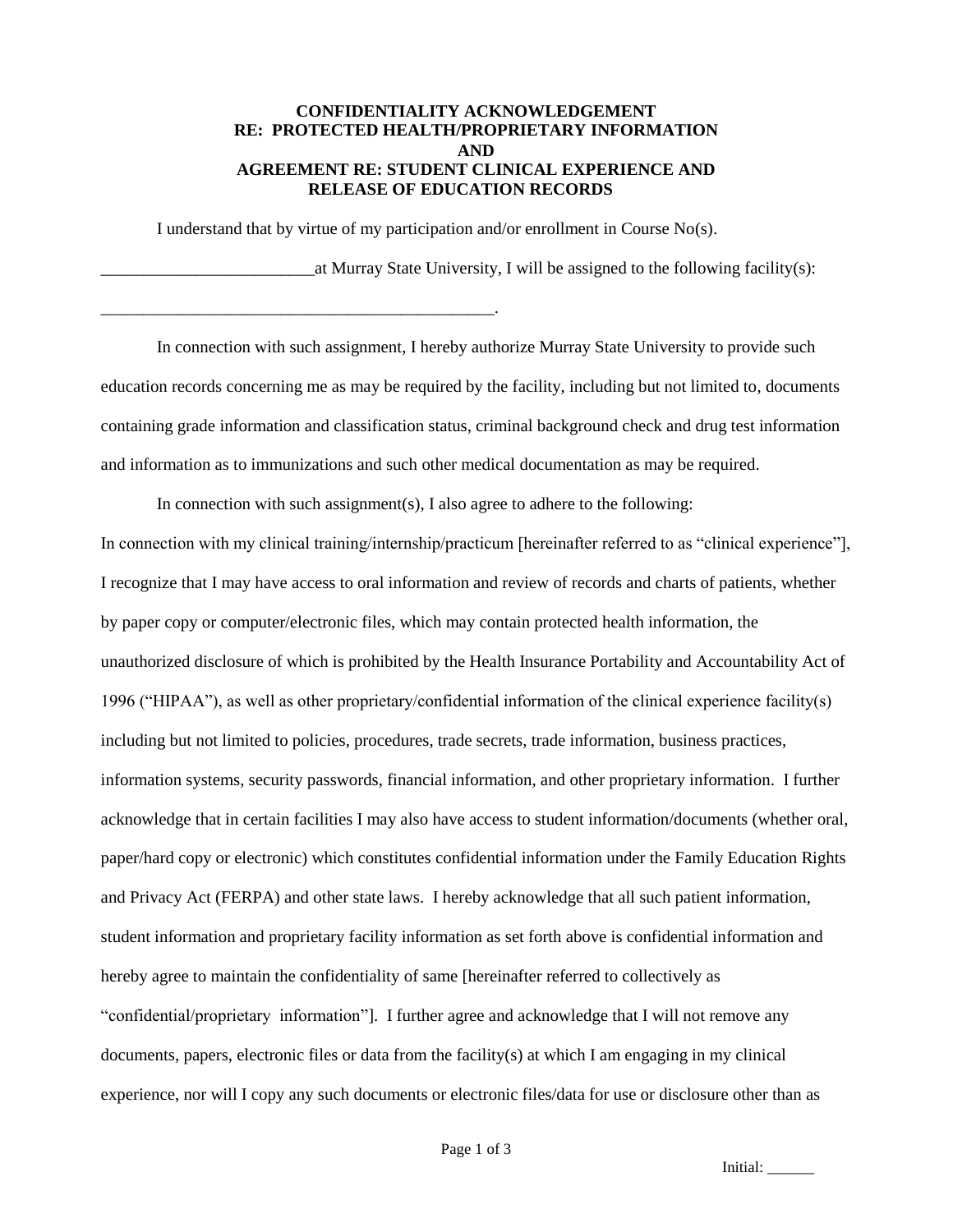directed by appropriate staff at the clinical experience facility(s) and will only access information on a "need to know" basis. I further agree to abide by all policies of MSU and the facility(s) to which I am assigned. I understand that the confidential/proprietary information to which I am privy shall remain confidential after completion of the course(s). I understand that any disclosure by me of such confidential/proprietary information, at any time, whether orally, hard copy/paper or electronically, including removal of same, could subject me to substantial civil as well as criminal penalties imposed by law. I further acknowledge and fully understand that the disclosure by me of confidential/proprietary information to any unauthorized person is also a violation of Murray State University's policy and could subject me to academic discipline and other disciplinary action by Murray State University. It is hereby acknowledged that my responsibility to maintain the confidentiality of such confidential/proprietary information shall apply to any facility in which I am placed for clinical training/instruction/observation during my tenure as a student at Murray State University regardless of whether or not said facility is specifically listed above.

I further agree that should confidential/proprietary information be disclosed by me in any manner or form or copies made or distributed (paper or electronic) by me in violation of this agreement, FERPA, or any rules or policies of MSU or the facility to which I am/have been assigned, HIPAA, or any other applicable laws or regulations, I will immediately notify the faculty person assigned to me/my clinical experience or the Department Chair. In such event (as well as any situation where Murray State University becomes aware of a breach or allegation of a breach of confidentiality by any other means which involves me or is alleged to involve me), I hereby authorize Murray State University to inform the clinical facility whose confidential/proprietary information has been or may have been breached and provide to that facility any information/records, including education records, regarding myself and said breach of confidentiality or allegation thereof as may be deemed appropriate by Murray State University in its sole discretion and I hereby specifically waive any and all rights regarding such disclosure under the Family Education Rights and Privacy Act (FERPA).